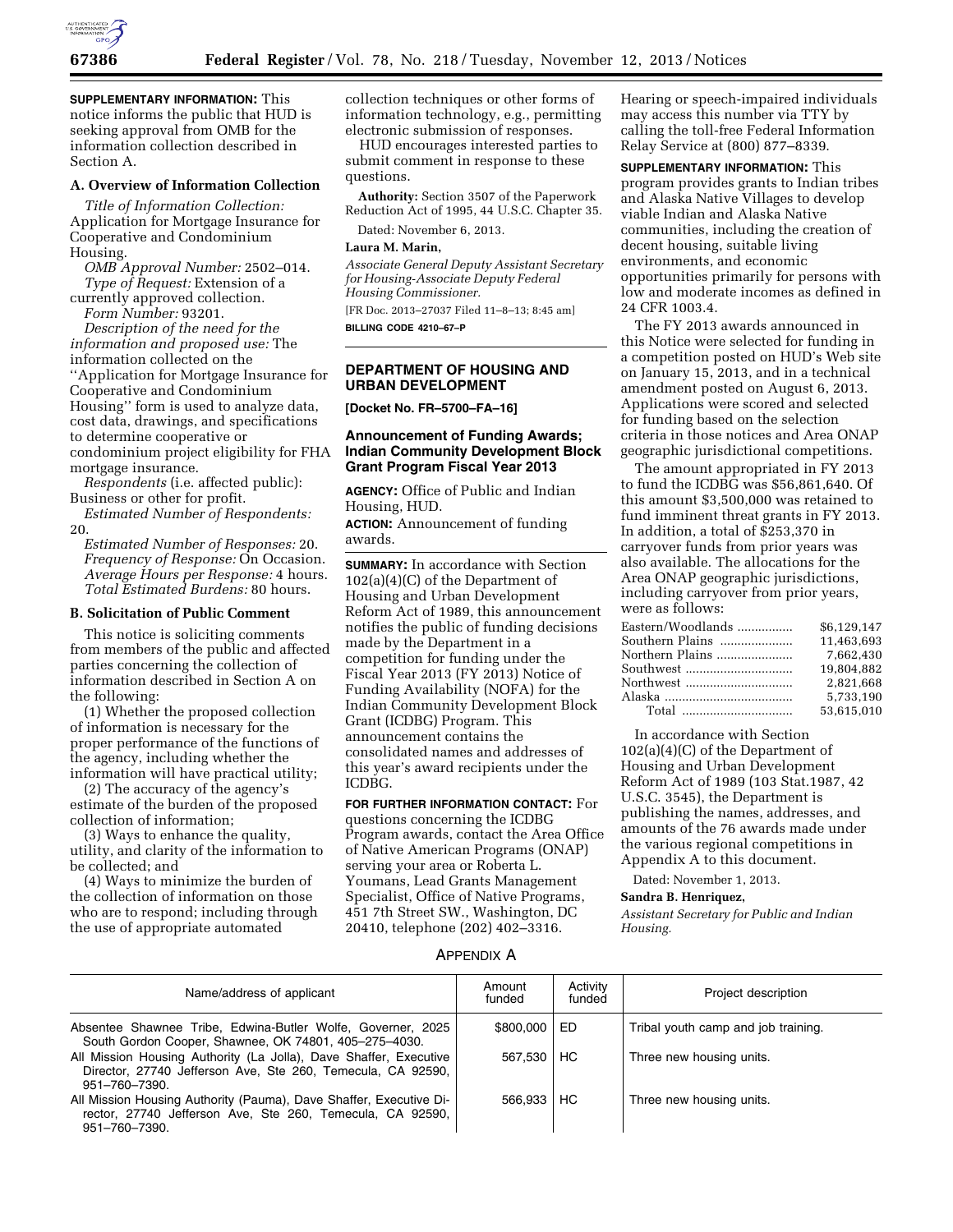# APPENDIX A—Continued

| Name/address of applicant                                                                                                                               | Amount<br>funded | Activity<br>funded | Project description                                                                  |
|---------------------------------------------------------------------------------------------------------------------------------------------------------|------------------|--------------------|--------------------------------------------------------------------------------------|
| All Mission Housing Authority (Torres Martinez), Dave Shaffer, Ex-<br>ecutive Director, 27740 Jefferson Ave, Ste 260, Temecula, CA                      | 569,304          | HC                 | Three new housing units.                                                             |
| 92590, 951-760-7390.<br>All Mission Housing Authority (Viejas), 27740 Jefferson Ave, Ste                                                                | 568,006          | НC                 | Three new housing units.                                                             |
| 260, Temecula, CA 92590, 951-760-7390.<br>Aroostook Band of Micmacs, Richard Getchell, #7 Northern Road,                                                | 600,000          | <b>PFC</b>         | Expansion of health clinic and Head Start                                            |
| Presque Isle, ME 04769, 800-355-1435.<br>Arctic Village, Jonathan John, First Chief, P.O. Box 22069, Arctic                                             | 600,000          | HC                 | building.<br>Construction of two energy efficient single-                            |
| Village, AK 99722, 907-587-5523.<br>Bear River Band of Rohnerville Rancheria, Willam Sand, Chair-                                                       | 605,000          | HC                 | family homes.<br>Four new homeownership units and related                            |
| person, 266 Kiesner Road, Loleta, CA 95551, 707-733-1900.<br>Bois Forte Reservation Tribal Council, Kevin Leecy, P.O. Box 16,                           | 600,000          | <b>HR</b>          | infrastructure.<br>Rehabilitation of 31 housing units.                               |
| Nett Kake, MN 55772, 218-757-3312.<br>Cahuilla Band of Mission Indians, Luther Salgado, Chairperson,<br>P.O. Box 391760, Anza, CA 925399, 951-763-5549. | 605,000          | HC                 | Four new manufactured homes.                                                         |
| Chemehuevi Indian Tribe, Edward Smith, Chairperson, P.O. Box<br>1976, Havasu Lake 92363, 760-858-4219.                                                  | 605,000          | PF                 | Construction of a ferry boat marina and<br>maintenance facility.                     |
| Cherokee Nation, Bill John Baker, Principal Chief, P.O. Box 948,<br>Taleguah, OK, 918-456-0671.                                                         | 800,000          | MI                 | Microenterprise program.                                                             |
| Chevak Native Village, James Ayuluk, President, PO Box 140,<br>Chevak, AK 99563, 907-587-5523.                                                          | 600,000          | <b>PFC</b>         | Construction of a new health clinic.                                                 |
| Chickasaw Nation, Bill Anoatubby, Governor, P.O. Box 1528, Ada,<br>OK 74821, 907-580-2603.                                                              | 800,000          | PF                 | Children's Development Center.                                                       |
| Chippewa-Cree Tribe, Richard Morsette, RRI, Box 544, Box Elder,<br>MT 59521, 406-395-4478.                                                              | 900,000          | HC                 | Construction of six energy efficient rental<br>units and creation of eight new jobs. |
| Citizen Potawatami Nation, John A. Barrett, Chairman, 1601 South<br>Gordon Copper Drive, Shawnee, OK 74801, 405-275-3121.                               | 800,000          | <b>PFC</b>         | Workforce Development Center.                                                        |
| Cocopah Indian Housing and Development, Michael Reed, Execu-<br>tive Director, 10488 Steamboat Street, Somerton, AZ 83350,                              | 605,000          | HR and<br>HC       | Rehabilitation of two housing units and con-<br>struction of three units.            |
| 928-627-8863.<br>Coleville Indian Housing Authority, Brook Kristovich, P.O. Box 528,<br>Nespelem, WA 99155, 509-634-2162.                               | 500,000          | <b>PFC</b>         | Community Center.                                                                    |
| Comanche Nation Housing Authority, Mr. Lamoni Yazzie, Executive<br>Director, P.O. Box 908, Lawton, OK 73502, 580-357-4956.                              | 800,000          | <b>HR</b>          | Rehabilitation of<br>housing units for the el-<br>derly and handicapped.             |
| Crow Creek Housing Authority, Ronnette Walton, P.O. Box 19, Fort<br>Thompson, SD 57339, 605-245-2250.                                                   | 242,430          | <b>HR</b>          | Rehabilitation of 35 housing units.                                                  |
| Enterprise Rancheria of Maidu Indians, Glenda Nelson, Chair-<br>person, 2133 Monte Vista, Oroville, CA 95966, 530-532-9214.                             | 584,590          | HC                 | Construction of three new homes.                                                     |
| Fond du Lac Band of Lake Superior Chippewa, Karen Diver, 1720<br>Big Lake Road, Cloquet, MN 55720, 218-879-4593.                                        | 600,000          | PFI                | Infrastructure waterline construction project.                                       |
| Hannahville Indian Community, Kenneth Meshigaud, N14911<br>Hannahville BI Road, Wilson, MI 49896, 906-466-2342.                                         | 600,000          | <b>ED</b>          | Relocation of pharmacy.                                                              |
| Houlton Band of Maliseets, Brenda Commander, P.O. Box 88,<br>Houlton, ME 04730, 207-532-2660.                                                           | 182,872          | PFI                | Lighting for athletic field and walking track.                                       |
| Ho-Chunk Nation of Wisconsin, John Greendeer, W9814 Airport<br>Road, Black River Falls, WI 54615, 715-284-9343.                                         | 600,000          | HС                 | Infrastructure to development site.                                                  |
| Hualapai Indian Tribe, Sherry Count, Chairperson, P.O. Box 179,<br>Peach Springs, AZ 86434, 928-769-2216.                                               | 825,000          | <b>PFC</b>         | Construction of a youth camp pavilion and<br>laundry facility.                       |
| lowa Tribe of Oklahoma, Gary Pratt, Chairman, 335588 E. 750 Rd,<br>Perkins, OK 74059, 405-547-2402.                                                     | 800,000          | PF                 | Fire department and emergency training cen-<br>ter and improved water pipeline.      |
| Kaw Nation, Guy Munroe, Chairman, Drawer 50, Kaw City, OK<br>74641, 580-269-2552.                                                                       | 800,000          | ED                 | Kaw Lake Deli and Dollar Store.                                                      |
| Knik Tribe, Debra Call, President, P.O. Box 871565, Wasilla, AK<br>99687, 907-373-7991.                                                                 | 600,000          | HR                 | Acquisition and renovation of two buildings<br>for six new housing units.            |
| Keweenah Bay Indian Community, Warren Swartz, 16429 Beartown<br>Road, Baraga, MI 49908, 906-353-6623.                                                   | 600,000          | <b>PFC</b>         | Construction of a multipurpose community<br>center.                                  |
| Keweenah Bay Indian Community, Warren Swartz, 16429 Beartown<br>Road, Baraga, MI 49908, 906-353-6623.                                                   | 600,000          | PFI                | Wastewater transfer station, (for an applica-<br>tion submitted in FY 2012).         |
| Kickapoo Tribe of Kansas, The Honorable Steve Cadue, Chairman,<br>1107 Goldfinch Road, Horton, KS 66439, 785-486-2131.                                  | 541,600          | <b>PFC</b>         | Community service center.                                                            |
| Lac du Flambeau Band of Chippewa, Tom Malson, PO Box 67, Lac<br>du Flambeau, WI 54538, 715-588-7930.                                                    | 600,000          | HC                 | Relocation and new homes for 20 families.                                            |
| Leech Lake Band of Ojibwe, Carri Jones, 6530 US Highway 2 NW,<br>Cass Lake, MN 56633, 218-335-8200.                                                     | 600,000          | <b>PFC</b>         | Construction of a multipurpose community<br>center.                                  |
| Lower Brule Sioux Tribe, Stuart Langdeau, 187 Oyate Circle, Lower<br>Brule, SD 57548, 605-473-5522.                                                     | 900,000          | HR                 | Rehabilitation of 18 rental housing units,<br>training and creation of 3 jobs.       |
| Lummi Nation, Diane Phair, 2828 Kwina Road, Bellingham, WA<br>98226, 360-312-8407.                                                                      | 500,000          | PFI                | Infrastructure for construction of 12 single-<br>story triplexes.                    |
| Menominee Indian Tribe of Wisconsin, Randall Chevalier, P.O. Box<br>910, Keshena, WI 54135, 715-799-3373.                                               | 546,275          | <b>PFC</b>         | Renovation of tribal Head Start center.                                              |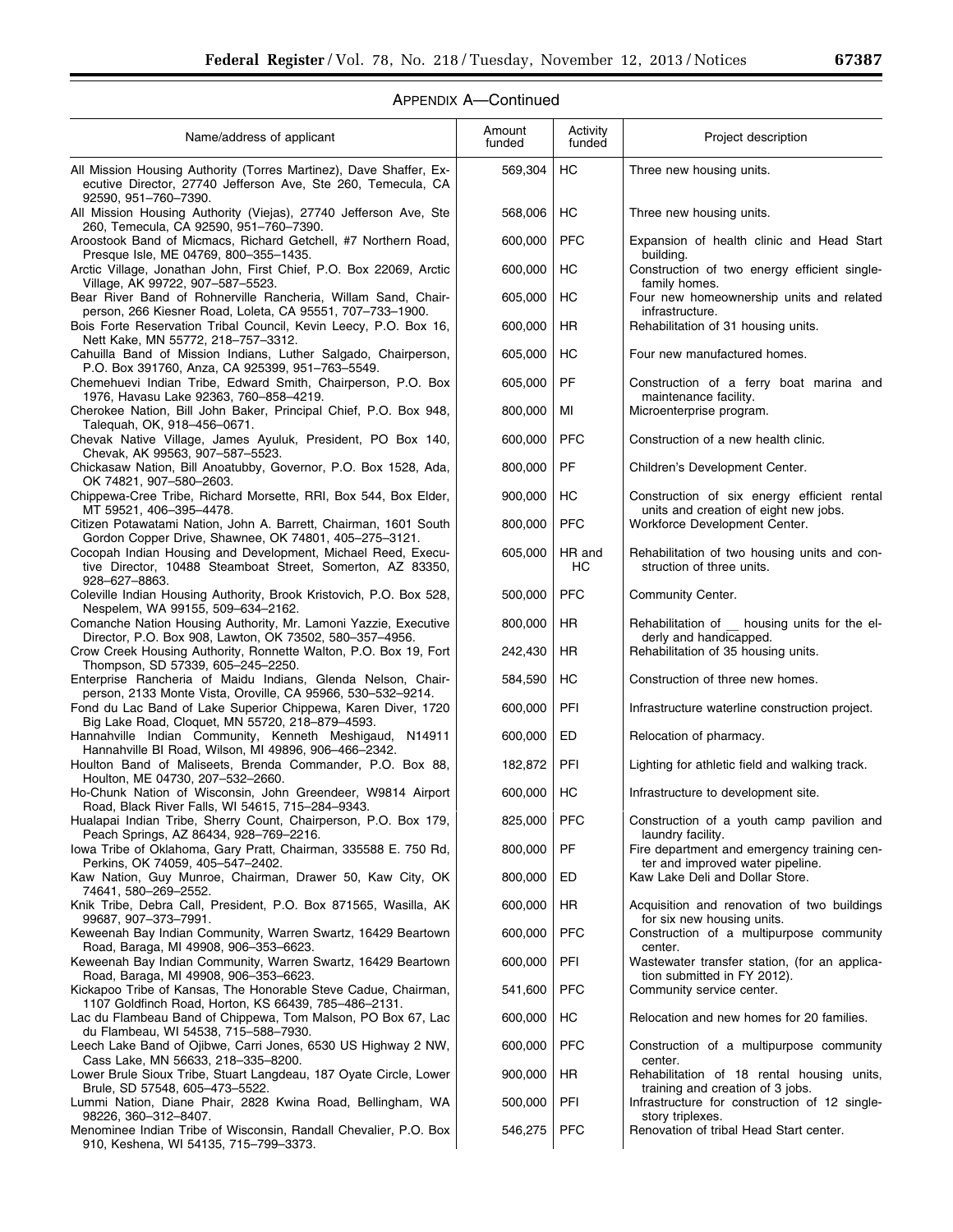Ξ

| Name/address of applicant                                                                                                                                            | Amount<br>funded | Activity<br>funded | Project description                                                                                                         |
|----------------------------------------------------------------------------------------------------------------------------------------------------------------------|------------------|--------------------|-----------------------------------------------------------------------------------------------------------------------------|
| Mentasta Traditional Council, C. Nora David, P.O. Box 6019,                                                                                                          | 600,000          | <b>PFC</b>         | Construction of a primary health care facility.                                                                             |
| Mentasta, AK 99780, 907-291-2319.<br>Muscogee (Creek) Nation, George Tiger, Principal Chief, P.O. Box<br>580, Okmulgee, OK 74447, 918-756-8700.                      | 800,000          | PF                 | Food distributiong Grocery store.                                                                                           |
| Native Village of Chignik, Roderick Carlson, President, P.O. Box<br>50, Chignik, AK 99564, 907-749-2445.                                                             | 600,000          | HC                 | Construction of five single family homes.                                                                                   |
| Native Village of False Pass, Ruth Hoblet, President, P.O. Box 29,                                                                                                   | 242,156          | <b>HR</b>          | Rehabilitation and accessibility improve-                                                                                   |
| False Pass, AK 99583, 907-548-2227.<br>Native Village of Shungnak, Glenn Douglas, President, P.O. Box<br>64, Shugnak, AK 99773, 907-437-2163.                        | 600,000          | <b>HR</b>          | ments on eight units.<br>Weatherization and rehabilitation of 25<br>homes and construction of up to 7 two-                  |
| Nikolai Village, Nick Alexia, Sr. First Chief, P.O. Box 9105, Nikolai,<br>AK 99691, 907-293-2311.                                                                    | 600,000          | <b>PFC</b>         | bedroom additions.<br>Construction of new health clinic.                                                                    |
| Northern Arapaho Housing Authority, Patrick Goggles, 501 Ethete<br>Road, Ethete, WY 82520, 307-332-5318.                                                             | 1,100,000        | <b>PFS</b>         | Renovation of Fort Washakie clinic.                                                                                         |
| Northern Cheyenne Tribal Housing Authority, Lafe Haugen, P.O.<br>Box 327, Lame Deer, MT 59043, 406-477-6419.                                                         | 900,000          | <b>HR</b>          | Rehabilitation of 27 homeownership units<br>and job opportunities.                                                          |
| Northern Ponca Housing Authority, Joel Nathan, 1501 Michigan<br>Ave, Norfolk, NE 68701, 402-379-8224.                                                                | 700,000          | HR                 | Rehabilitation of 69 rental.                                                                                                |
| Northern Pueblos Housing Authority (Picuris), Scott Beckman, In-<br>terim Executive Director, 5 West Gutierrez, Suite 10, Santa Fe,<br>NM 87506, 888-347-6360.       | 605,000          | <b>PFC</b>         | Demolition of dilapidated structure, design<br>and construction of a new fire station.                                      |
| Northern Pueblos Housing Authority (San Ildefonso), Scott Beck-<br>man, Interim Executive Director, 5 West Gutierrez, Suite 10,<br>Santa Fe, NM 87506, 888-347-6360. | 605,000          | PFI                | Rehabilitation of 16 low rent units.                                                                                        |
| Northern Pueblos Housing Authority (Tesuque), Scott Beckman, In-<br>terim Executive Director, 5 West Gutierrez, Suite 10, Santa Fe,<br>NM 87506, 888-347-6360.       | 605,000          | HR                 | Installation of water, sewer, and electrical<br>lines, roads and building pad improve-<br>ments for 23 single-family homes. |
| North Fork Rancheria of Mono Indians, Judy Fink, Chairperson,<br>P.O. Box 929, North Fork, CA 93643, 559-877-2461.                                                   | 344,191          | HR                 | Installation of solar photovoltaic systems in<br>16 low rent units.                                                         |
| Oglala Sioux (Lakota) Housing Authority, Doyle Pipe on Head, P.O.<br>Box 603, 4 SuAnne Center Dr., Pine Ridge, SD 57770, 605-<br>867-5161.                           | 1,100,000        | HR                 | Mold remediation and minor rehabilitation of<br>190 rental units.                                                           |
| Ohkay Owingeh Housing Authority, Tomasita Duran, P.O. Box<br>1059, Ohkay Owingeh, NM 87566, 505-852-0189.                                                            | 825,000          | HR                 | Rehabilitation of 18 historic homeownership<br>units.                                                                       |
| Organized Village of Kake, Gary Williams, Executive Director, P.O.<br>Box 316, Kake, AK 99830, 907-785-6471.                                                         | 600,000          | <b>PFC</b>         | Renovation and expansion of Kake Senior<br>Community Center.                                                                |
| Ottawa Tribe of Oklahoma, Ethel E. Cook, Chief, P.O. Box 110,<br>Miami, OK 74355, 918-540-1536.                                                                      | 800,000          | ED                 | Adawe Travel Plaza.                                                                                                         |
| Pascua Yaqui Tribe, Peter Yucupicio, Chairperson, 7474 South Ca-<br>mino de Oeste, Tucson, AZ 85757, 520-883-5000.                                                   | 2,200,000        | PFI                | Construction of final phase of wellness cen-<br>ter and gym.                                                                |
| Port Gamble S'Klallam Housing Authority, Chris Placentia, 32000<br>Little Boston Road, S.E., Kingston, WA 98346, 360-297-6351.                                       | 500,000          | <b>HR</b>          | Rehabilitation of 15 homeownership units.                                                                                   |
| Pueblo de Cochiti Housing Authority, Rick Tewa, Executive Direc-<br>tor, P.O. Box 98, Cochiti Pueblo, NM 87072, (505-465-0264.                                       | 498,235          | <b>HR</b>          | Rehabilitation of 14 homeownership units.                                                                                   |
| Pueblo of Jemez, Isaac Perez, Executive Director, P.O. Box 100,<br>Jemez Pueblo, NM 87024, 505-771-9291.                                                             | 825,000   HR     |                    | Rehabilitation of 21 homeownership units.                                                                                   |
| Qagan Tayagungin Tribe of Sand, Point Village, David Osterback,<br>President, P.O. Box 447, Sand Point, AK 99683, (907) 383–5616.                                    | 78,012           | HC                 | Construction of a wind turbine on a prototype<br>home.                                                                      |
| Quapaw Tribe of Oklahoma, John Berrey, Chairman, P.O. Box 765,<br>Quapaw, OK 74363, (918-542-1853.                                                                   | 800,000          | PF                 | Wellness Center.                                                                                                            |
| Quartz Valley Reservation, Harold Bennett, Chairperson, 16301<br>Quartz Valley Road, Fort Jones, CA 96032, 530-468-5907.                                             | 605,000          | <b>PFC</b>         | Expansion of Anav Tribal Health Clinic.                                                                                     |
| Sac and Fox Nation of Missouri in Kansas and Nebraska, Rita<br>Bahr, Acting Tribal Chairman, 305 North Main Street, Reserve,<br>KS 66434, 785-742-0053.              | 522,103          | HR                 | Rehabilitation of 34 substandard housing<br>units.                                                                          |
| San Carlos Apache Housing Authority, Ronald Boni, Executive Di-<br>rector, PO Box 740, Peridot, AZ 85542, 928-475-2346.                                              | 1,618,019        | HR.                | Rehabilitation of 48 single-family homes.                                                                                   |
| San Felipe Pueblo Housing Authority, Issac Perez, Executive Direc-<br>tor, P.O. Box 4222, San Felipe Pueblo, NM 87001, 505-771-<br>9291.                             | 825,000          | <b>HR</b>          | Construction of seven single-family homes.                                                                                  |
| Santo Domingo Tribal Housing Authority, Greta Armijo, Executive<br>Director, P.O. Box 10, Santo Domingo, NM 87052, 505-465-<br>1003.                                 | 822,500          | HR                 | Rehabilitation of substandard historic Kewa<br>homes.                                                                       |
| Spokane Tribe of Indians, Lux Devereaux, P.O. Box 100, Wellpinit,<br>WA 99040, 509-458-6502.                                                                         | 324,608          | <b>PFC</b>         | Community Center.                                                                                                           |
| Suquamish Tribe, Scott Crowell, P.O. Box 498, Suquamish, WA<br>98392, 360-394-8415.                                                                                  | 497,060          | PFI                | Infrastructure for the development of 14<br>buildable housing lots.                                                         |
| Susanville Indian Rancheria, Stacy Dixon, Chairperson, 745 Joa-<br>quin Street, Susanville, CA 96130, 530-257-6264.                                                  | 605,000          | HC                 | Construction of five new homes.                                                                                             |

# APPENDIX A—Continued

۰